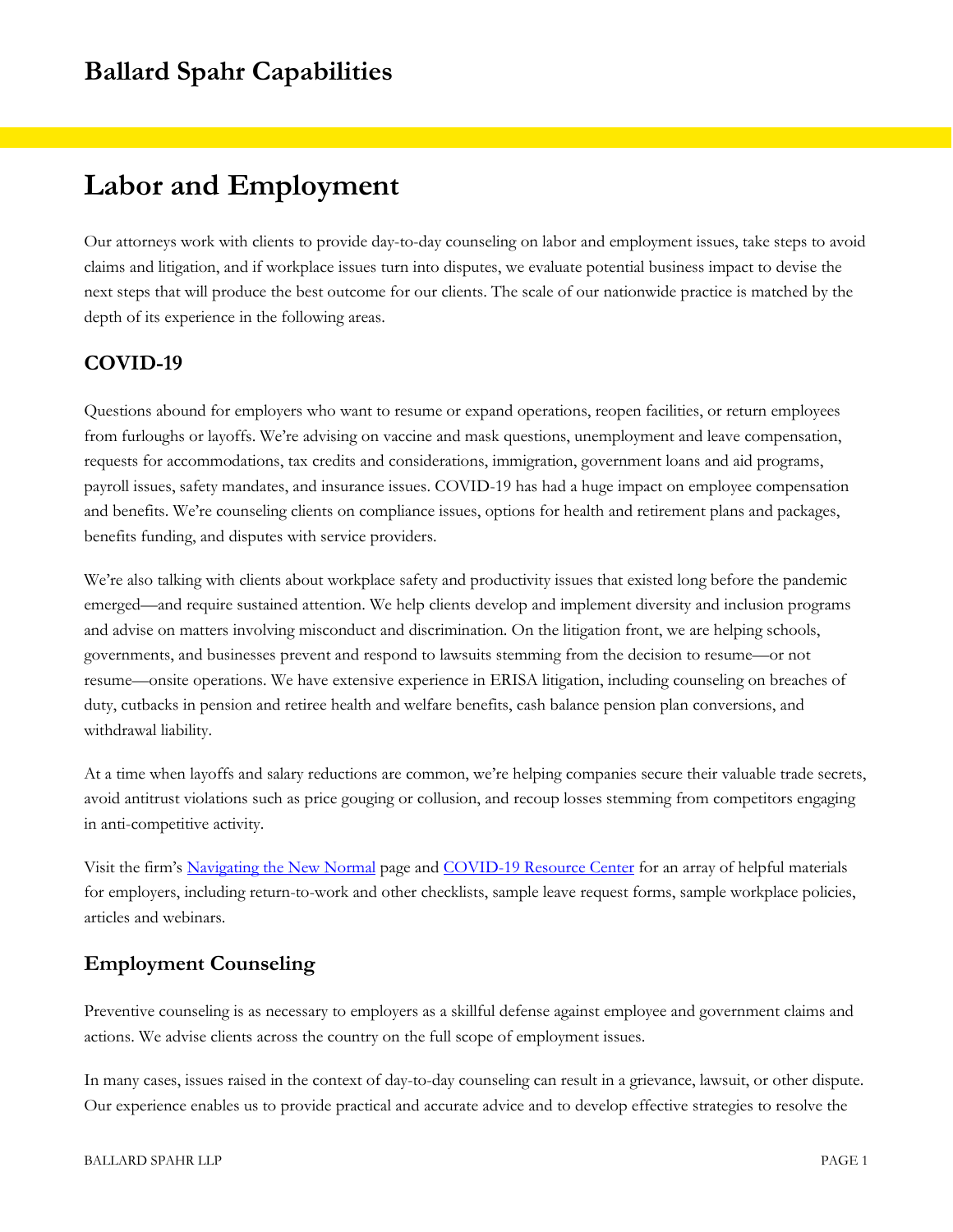immediate issue, position the employer should a grievance or other adversarial proceeding result, and develop a plan of action to address future issues.

We counsel employers in:

- Affirmative Action Plans and Federal Contractor Compliance
- Compliance audits
- Discrimination claims
- Diversity and inclusion
- Drug and alcohol testing
- Sexual harassment
- Employment counseling
- Employment litigation and arbitration
- Executive compensation
- Health and welfare benefit plans
- ERISA, MEPPAA, and benefits litigation
- Executive agreements and compensation

### **Discrimination and Harassment**

- Employee Stock Ownership Plans
- Immigration
- Incentive compensation plans
- Labor/Management relations
- OSHA and workplace safety
- Policies, handbooks, and trainings
- Trade secrets, confidentiality, non-competition and non-solicitation agreements and litigation
- Restrictive covenants
- Wage and hour audits, investigations, and class/collective action litigation
- Workplace investigations
- Qualified and non-qualified retirement plans

The number of workplace discrimination and harassment lawsuits has risen sharply over the past few years and the stakes for employers have never been higher. Ballard Spahr attorneys manage internal investigations, defend against misconduct claims, and work with clients to develop strategic plans that minimize damage and restore confidence.

Our employment litigators have experience defending companies and their employees against claims of discrimination, civil rights violations, defamation, harassment, and retaliation. We have represented clients from family-owned businesses to Fortune 100 companies and have a track record of success defending individual and class action lawsuits in state and federal court and in front of the Equal Employment Opportunity Commission (EEOC).

The team includes more than 20 female attorneys, including former prosecutors and lawyers who honed their considerable investigative skill at government enforcement agencies such as the EEOC and the U.S. Department of Education's Office for Civil Rights.

We assist with issues arising under Title VII of the Civil Rights Act of 1964, the Age Discrimination in Employment Act, the Americans with Disabilities Act, and similar state anti-discrimination statutes, in state and federal court as well as in front of the EEOC.

Training is critical to risk avoidance. We use our knowledge gained from decades of experience litigating discrimination and harassment claims across the country to help employers identify risk and take preventive action.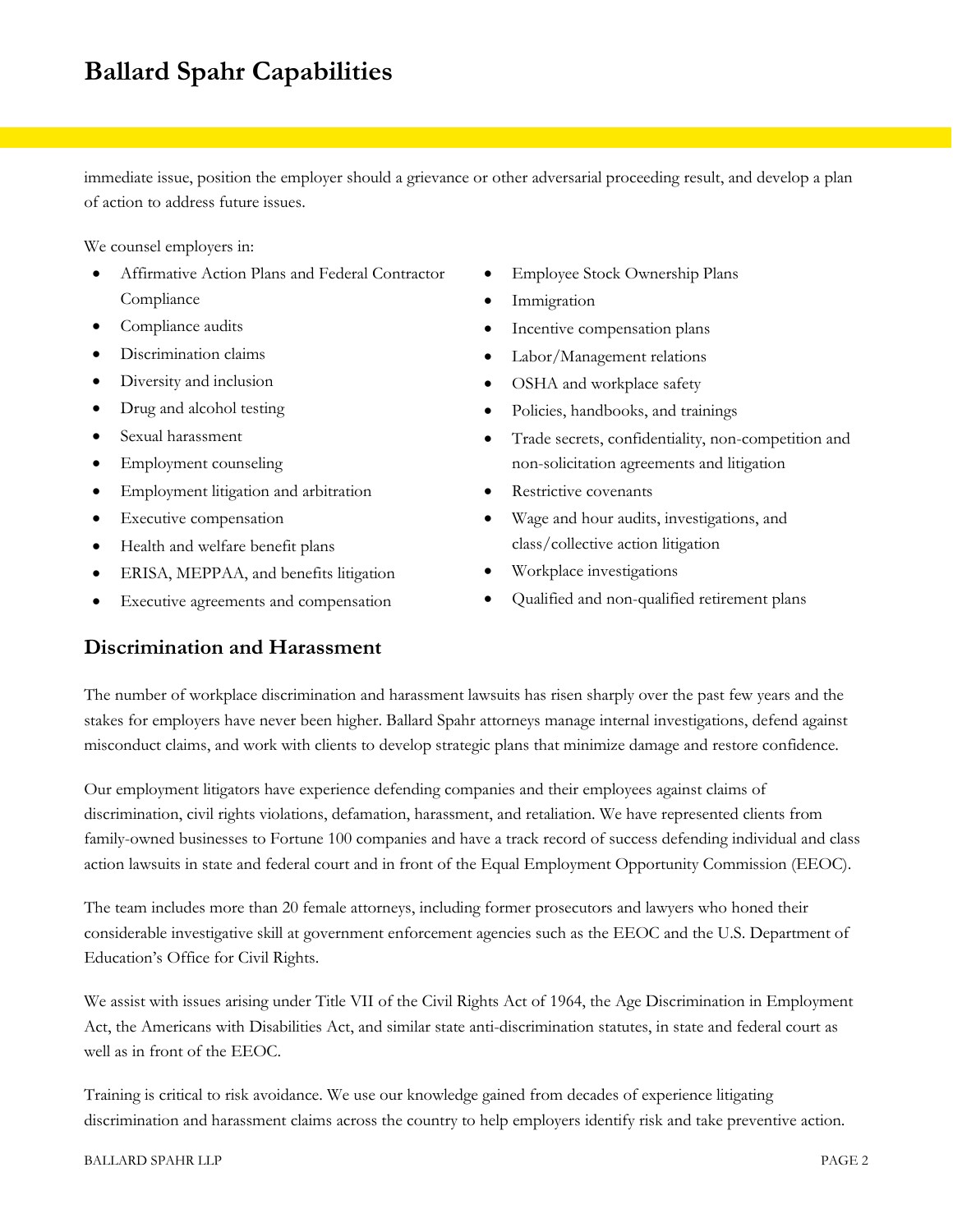We work with business leaders and human resources professionals to objectively assess their workplaces and take the necessary steps to develop a culture that promotes inclusion, provides a clearly articulated structure for reporting allegations of misconduct, and supports a company's reputation in the marketplace.

## **Employment Litigation and Arbitration**

Our labor and employment attorneys have significant experience in single- and multi-plaintiff, as well as class and collective action litigation, in state, federal, and appellate courts.

We defend employers in all forms of employment litigation, including:

- Discrimination, harassment, and retaliation claims based on every protected class (including age, race, gender, sexual orientation, disability, religion, and national origin) and arising under Title VII of the Civil Rights Act of 1964, the ADEA, the ADA, and similar state anti-discrimination statutes
- FMLA, USERRA, and various state and local leave laws
- Equal Pay Act
- Whistleblowing
- Employment at-will, wrongful discharge, and employment tort claims, including claims for defamation and emotional distress
- Employment and executive compensation agreements
- FLSA as well as individual state wage and hour claims and investigations
- Defense of employee benefits disputes arising under ERISA
- Employment-related class actions
- Noncompetition and confidentiality agreements

In addition to our representation in state, federal, and appellate courts, we have successfully represented clients against administrative charges before the:

- 
- 
- Equal Employment Opportunity Commission Occupational Safety and Health Administration
- Department of Labor **National Labor Relations Board** National Labor Relations Board
- Office of Federal Contract Compliance Programs

### **Labor/Management Relations**

Ballard Spahr possesses formidable experience in the arena of traditional labor law. For decades, Ballard Spahr has represented private, public, and nonprofit employers in their dealings with unions and unionized workforces.

#### BALLARD SPAHR LLP PAGE 3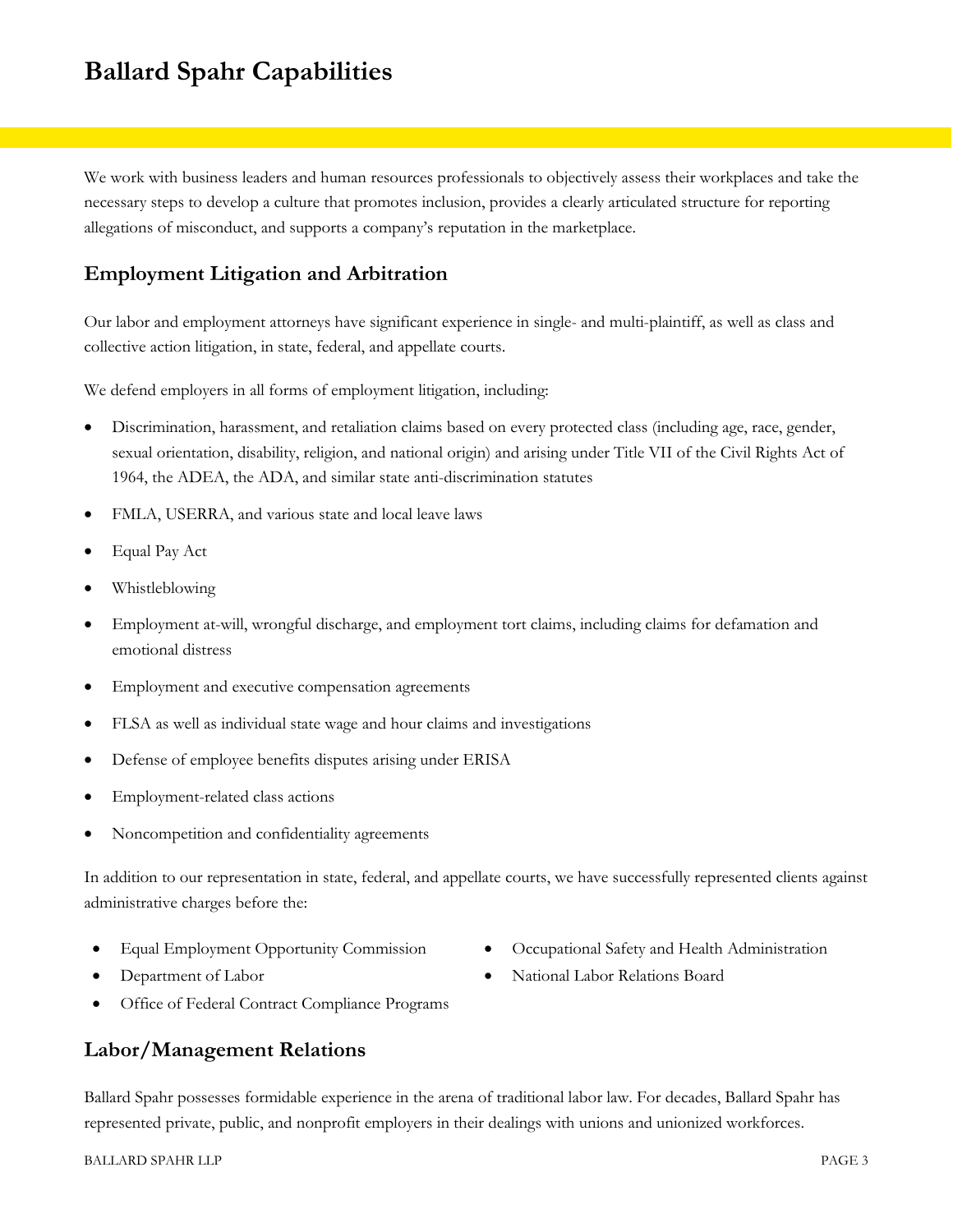Our attorneys represent employers in collective bargaining negotiations, interest arbitrations, private and American Arbitration Association labor arbitrations, and unfair labor practice proceedings before the National Labor Relations Board (NLRB) and state labor boards. We also provide advice and counseling on National Labor Relations Act (NLRA) and state labor law compliance issues; the labor implications of mergers, acquisitions, and asset purchases; strike prevention and control; union campaigns; strategic expansions; and union-free training of management and supervisors.

We are familiar with the sensitive nature of complex labor relations issues and have the experience to bring about resolution. We forge positive relationships with organized labor, while at the same time aggressively advocating the legal positions necessary to achieve our clients' goals.

#### **Collective Bargaining and Arbitrations**

Our team takes an aggressive yet practical approach in collective bargaining and interest arbitrations. In all cases, our strategy is driven by our clients' business goals. Our approach to achieving success involves carefully developed and detailed strategies including preparation, alignment, relationships, commitment, creativity, and assessing the best alternative to a settlement.

We have a track record of success in handling:

- Wage freezes, signing bonuses excluded from base pay, and decreases in or freezing of longevity and salary increments
- Changes to health care for current employees, resulting in significant cost reductions for the employer
- Elimination or reduction of post-retirement health care benefits
- Programmatic overhauls designed to reduce absenteeism and overtime
- Preservation and expansion of managerial prerogatives for increased efficiency and fiscal health
- Retirement benefit cost controls

Arbitration of labor disputes is the core of a collective bargaining agreement, and awards can have a considerable impact on the collective bargaining relationship and can redefine a labor contract. We assist employers in every aspect of the labor arbitration process—in responding to grievances, deciding whether a case should be arbitrated, choosing an arbitrator, determining strategy, preparing the case, trying the case before the arbitrator, and filing briefs. As appropriate, we seek court enforcement of an arbitration award or petition to vacate an award. Our goal in labor arbitration is to achieve a successful result and to keep the process efficient for our clients.

#### **Unfair Labor Practices**

BALLARD SPAHR LLP PAGE 4 Ballard Spahr attorneys regularly represent clients before the NLRB and state labor relations boards in unfair labor practice cases. We have extensive experience representing clients in the full range of NLRB matters, including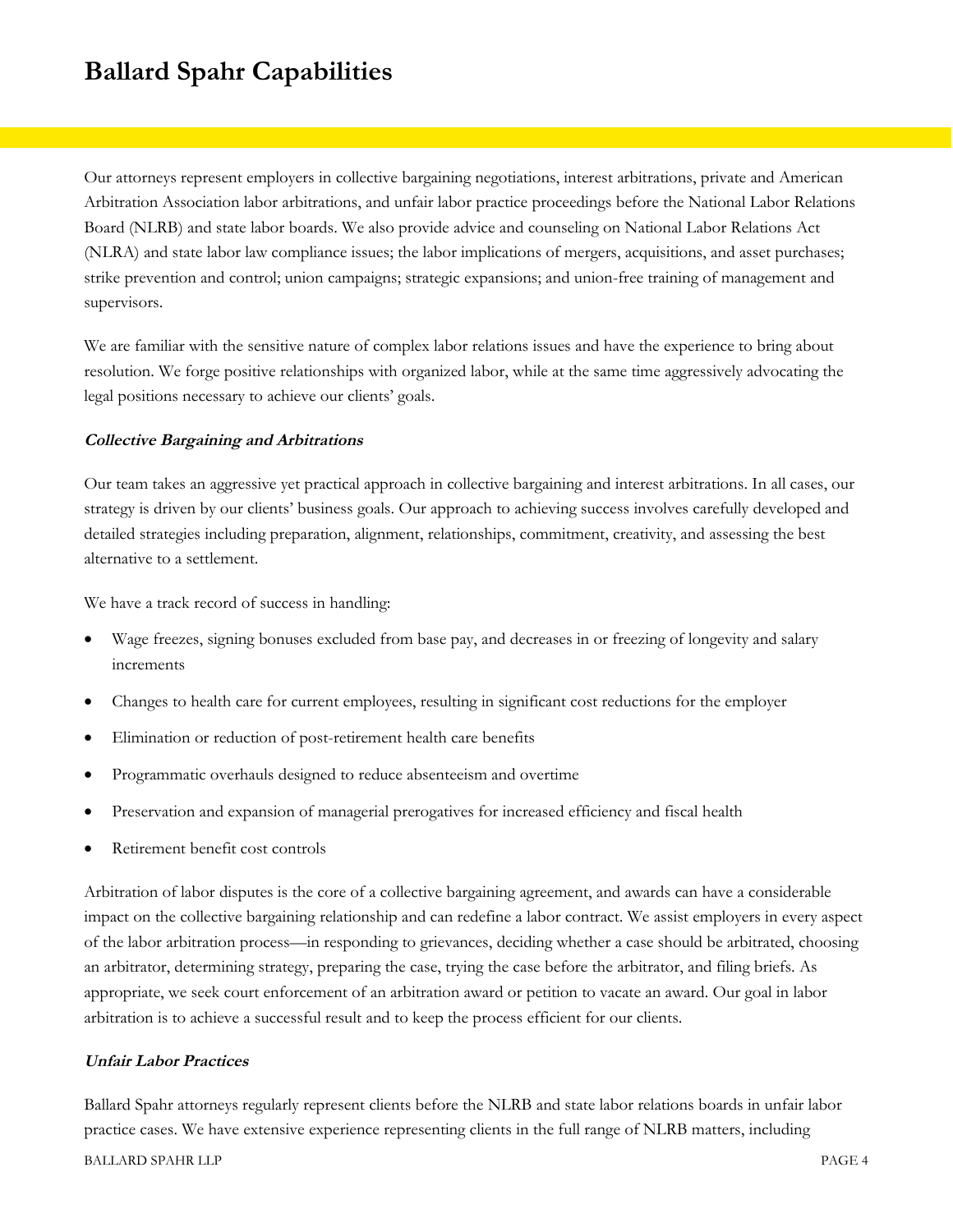defending clients against allegations of discrimination based on union activities; allegations of interference with employees' protected, concerted activities; and allegations of failure to bargain in good faith with a union.

#### **Union-Organizing Attempts**

Because we have represented management in hundreds of union-organizing attempts, we know how to help clients effectively manage these sensitive situations. We work with management to assess both the legal and campaign issues and develop an effective strategy to help avoid a petition or respond if one is filed. If a petition is filed seeking a representation election, we advise on employer rights and responsibilities during the critical pre-election period, represent the employer in all labor board proceedings, and work closely with management to design and carry out an effective election campaign. We frequently litigate representation cases before the NLRB and the appellate courts, as well as post-election issues involving challenges to the results of an election. We are exceptionally knowledgeable regarding NLRB procedures and the boundaries of what employers and labor unions are permitted to do in organizing situations.

#### **Decertification and Withdrawal of Union Recognition**

We advise employers on their rights and responsibilities when decertification or withdrawal of recognition is appropriate and represent them before the NLRB in unfair labor practice proceedings that involve decertification and withdrawal of recognition.

#### **Prevention and Control of Strikes and Picketing**

We show clients how to prepare well in advance for a strike or lockout, as well as for any picketing. An effective strike plan addresses issues such as security, continuation of work, deliveries in and out of the facility, and many other factors. Our attorneys also are experienced in preparing injunction papers and securing injunctions to counter unlawful picketing so as to minimize disruption to the employer's operations.

### **Policies, Handbooks, and Trainings**

Effective policies and practices serve as the best offense and defense against employee claims. Our attorneys advise clients on instituting and enforcing policies and procedures and steps to take when employees violate them.

We draft policies and procedures that eliminate ambiguity around employee expectations, limit employer liability from certain claims, and reaffirm an employer's commitment to comply with state, federal, and local laws.

Our work in this area includes addressing issues involving:

- ADA, FMLA, OSHA, and EEO
- Affirmative action plans and federal contractor compliance
- Internal investigations
- Interviewing, hiring, and termination
- Performance evaluations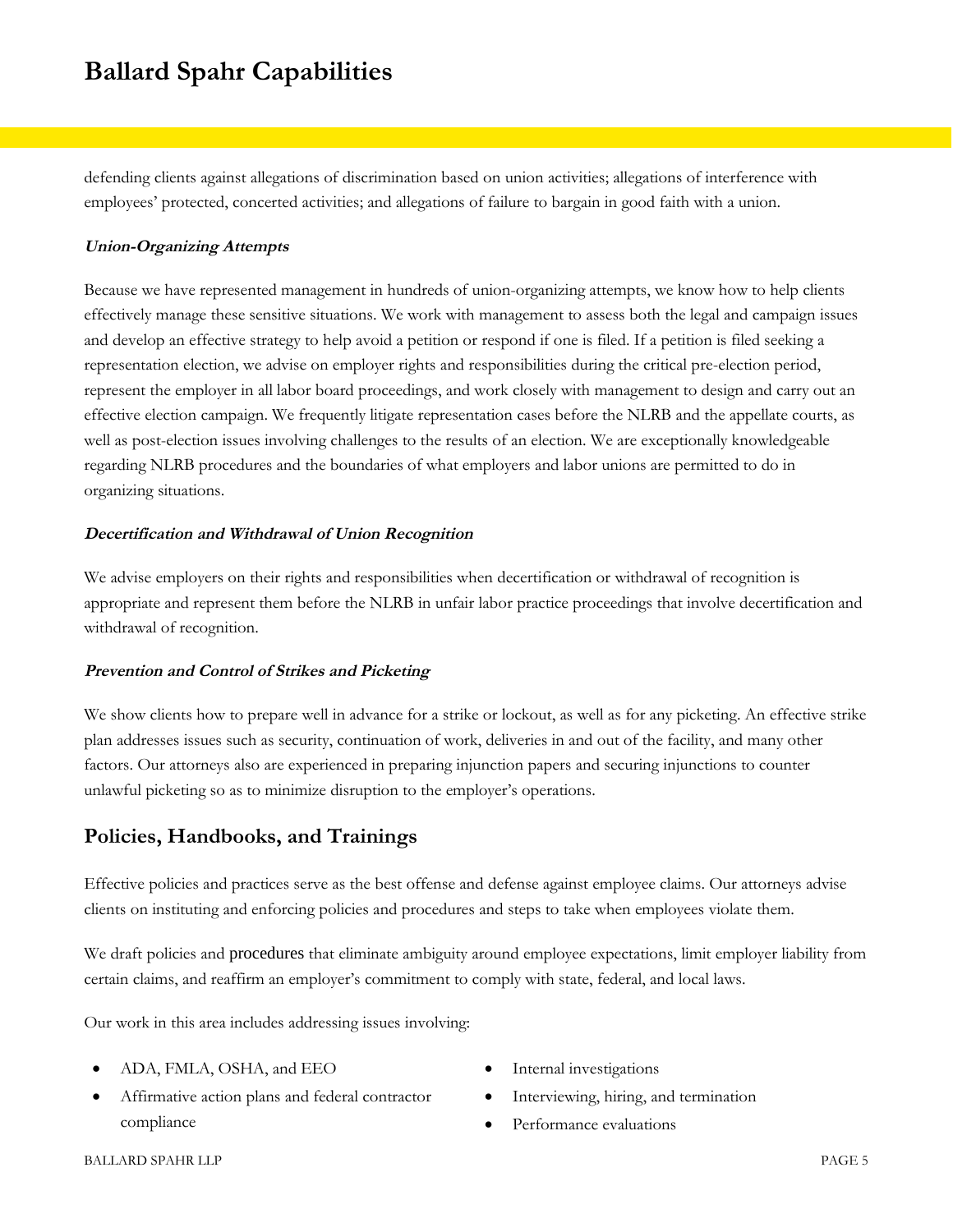- Attendance, vacation, holidays, and sick leave
- Conflicts of interest
- Discipline and termination
- Discrimination
- Diversity and inclusion
- Drug and alcohol testing
- Employment application process, including criminal background and credit checks
- Immigration, including form I-9 compliance
- Permissible use of email and the internet
- Restrictive covenants
- Sexual and other prohibited harassment
- Wage and hour
- Workers' compensation
- Workplace violence

### **Workplace Training**

We regularly conduct interactive, on-site, and virtual training in group and individual settings for every segment of the workforce, from senior management to hourly staff. We often customize training programs to meet a client's particular needs. Recent programs we have conducted address:

- Electronic communications
- Collaborative partnerships
- Diversity and inclusion
- Employee benefits
- Employee handbooks
- Employment law changes under the Trump administration
- ADEA developments
- Anti-harassment and discrimination training for employees
- Anti-harassment and discrimination training for managers
- Hiring and firing
- Independent contractor misclassification
- Investigation tips and techniques for managers and supervisors
- Leave as a reasonable accommodation and navigating the interplay between the ADA and the FMLA
- Management basics
- Pay equity
- NLRB updates
- Political issues in the workplace
- Joint employment, temporary employment, and independent contractors
- Social media in the workplace
- The ADA and FMLA for managers
- ADA accessibility
- The NLRA and the non-union workplace
- Wage and hour developments
- Wage and hour self-audits
- Workplace sexual harassment policies

#### **Employment Agreements**

We draft, review, and revise employment agreements to streamline hiring, firing, discipline, compensation, and benefits decisions and protect trade secrets, customer and vendor relationships, and other proprietary information.

#### BALLARD SPAHR LLP PAGE 6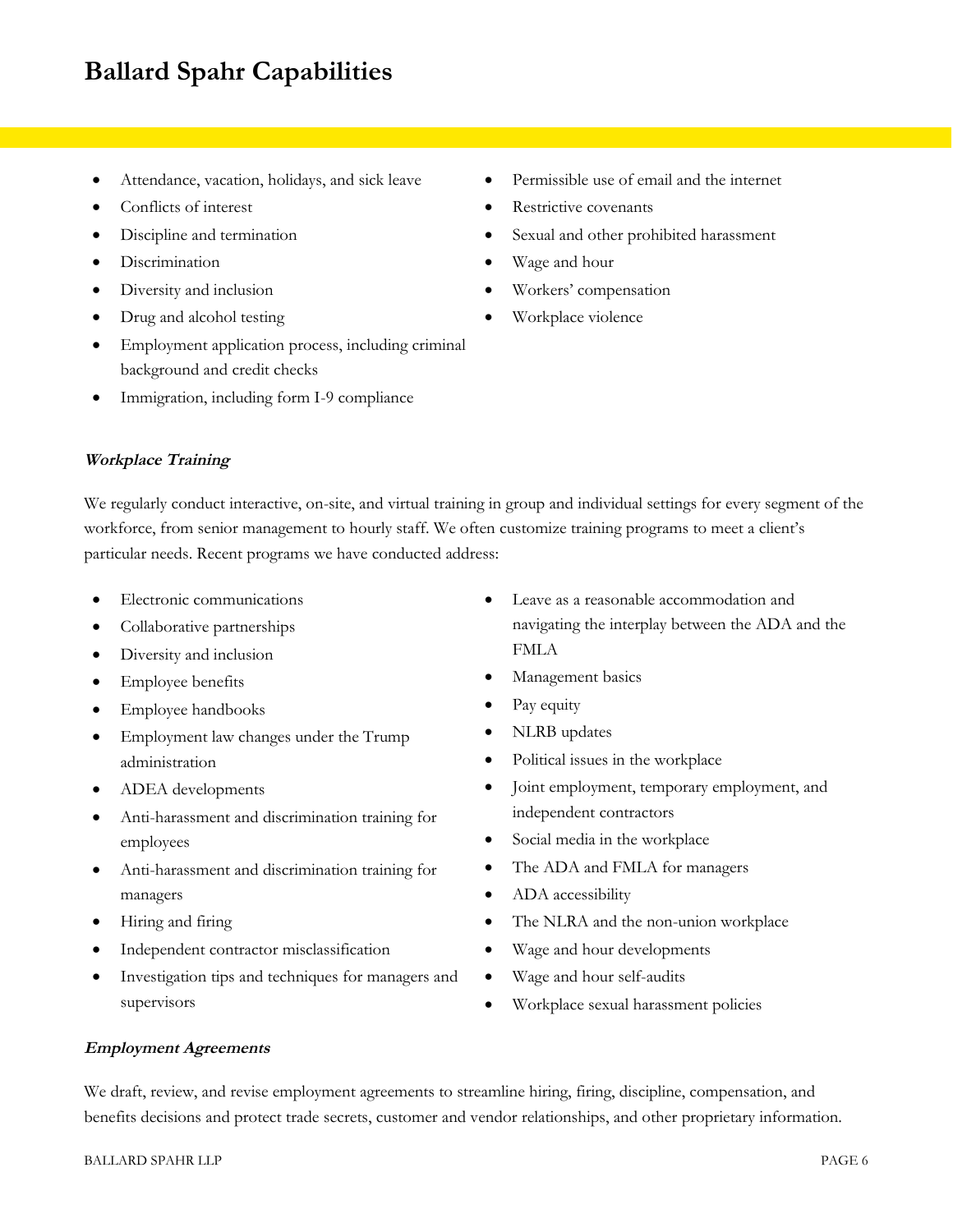## **Affirmative Action Plans and Federal Contractor Compliance**

The Department of Labor's Office of Federal Contract Compliance Programs (OFCCP) has become increasingly active—and every company and organization that does business with the federal government is required to comply with its complex and changing array of laws and regulations. We can help.

Our attorneys guide clients of every size—from local or regional employers to national corporations—on the government's affirmative action and equal opportunity requirements. We provide OFCCP audit support and assist in the development of Executive Order 11246, Veterans, and Individuals with Disabilities (Section 503) affirmative action plans (AAPs) for clients across the country.

We advise clients to take a thorough, proactive approach to developing Affirmative Action Plans (AAPs), which includes robust applicant and personnel tracking systems, action-oriented programs, personnel practice reviews, and adverse impact analyses. We work with employers to develop effective procedures for gathering employee data, analyze and organize that information to account for every contingency and regulatory guideline, and develop customized, defensible plans that will hold up under OFCCP review.

In addition, our team monitors the latest developments in the OFCCP regulatory and enforcement landscape, as well as relevant state and local requirements, to make sure our clients are prepared for both impending changes and emerging trends. We provide on-site training to in-house counsel and human resources personnel and, as mentioned previously, regularly publish e-mail legal alerts.

We represent clients across industries, including:

- Medical device manufacturing
- Pharmaceutical manufacturing
- Aerospace manufacturing
- Financial services
- Nonprofit
- Health care
- Consulting and professional services
- Investment research

## **Compliance Audits**

A meticulous compliance audit, conducted by an attorney who understands the letter and nuance of employment law, is a critically important part of workplace management. The attorneys on our team have been helping clients across industry sectors to avoid risk for decades, including the reputational harm that can accompany an allegation of misconduct.

Our attorneys regularly conduct audits for employers on the full range of workplace matters to ensure compliance with state and federal employment laws. We also assist companies in conducting their own compliance audits and advise them on how to take proactive steps to avoid litigation and limit liability.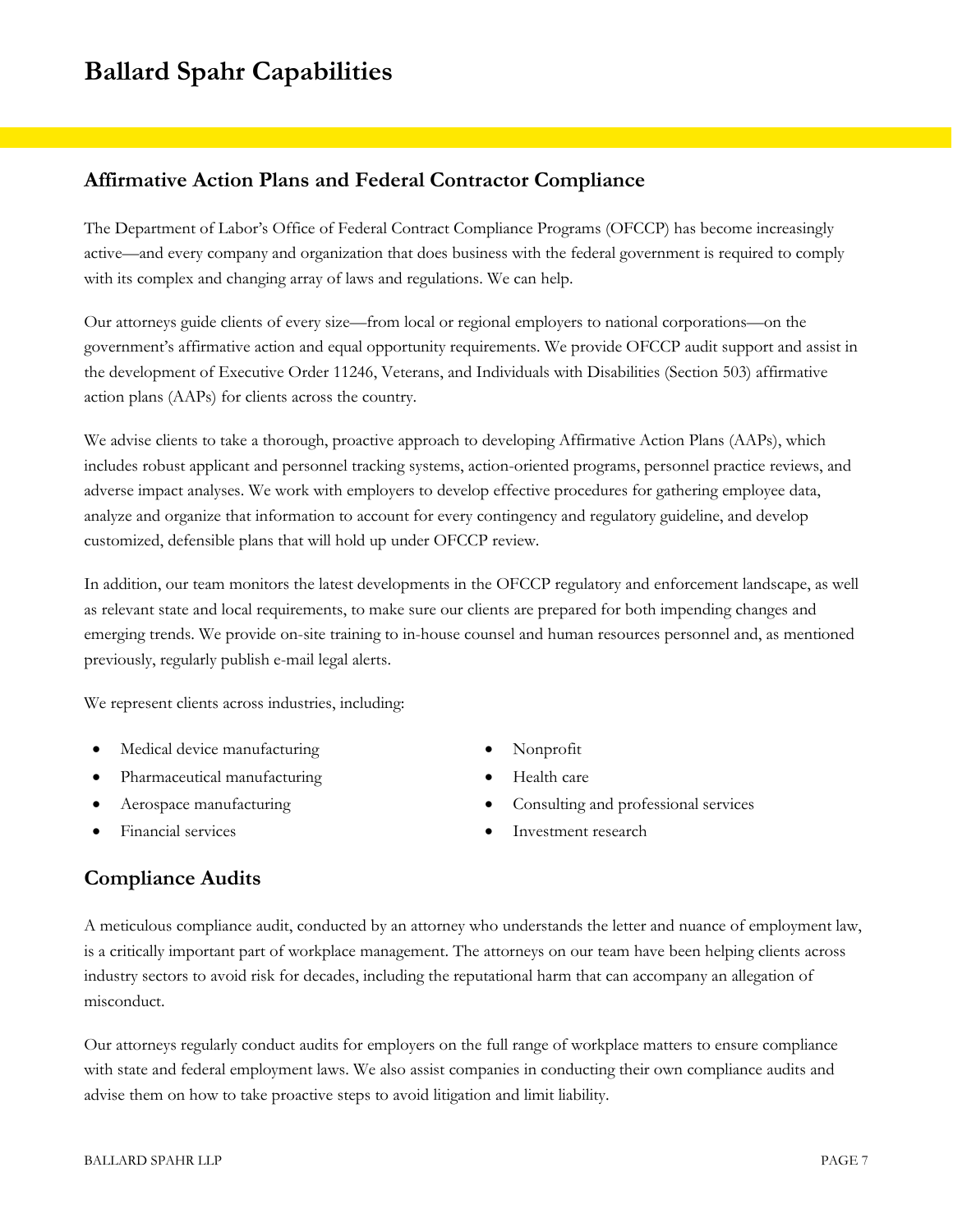Our work includes the implementation of monitoring processes, plan analysis and drafting, and counseling on OFCCP audits. Should litigation arise, our deep team of employment litigators has a track record of successfully defending clients against a range of claims in courts across the country, as well as before administrative agencies and arbitration forums.

We advise on compliance with the following statutes and topics:

- ADA, FMLA, OSHA, and EEO compliance
- Affirmative action plans and federal contractor compliance
- Attendance, vacation, holidays, and sick leave
- Conflicts of interest
- Discipline and termination
- **·** Discrimination
- Diversity and inclusion
- Drug and alcohol testing
- Employment application process, including criminal background and credit checks
- Immigration, including form I-9 compliance
- Internal investigations
- Interviewing, hiring, and firing
- Performance evaluations
- Permissible use of email and the internet
- Restrictive covenants
- Sexual and other prohibited harassment
- Wage and hour
- Workers' compensation
- Workplace violence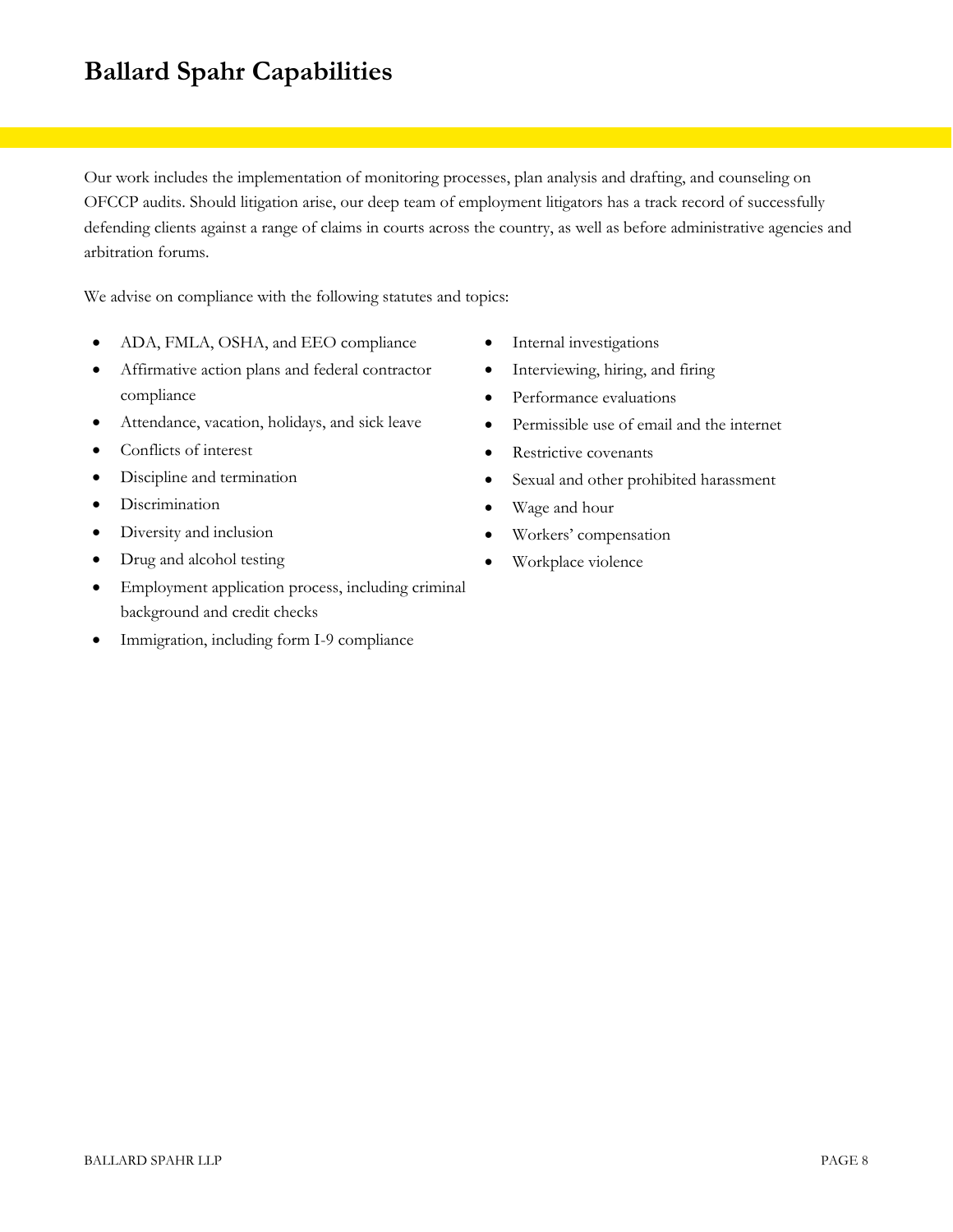### **EEO-1 and VETS-4212 Reporting**

We work with our clients on their approach to EEO-1 and VETS-4212 reporting to ensure that the relevant data has been reviewed and is sufficiently prepared for timely and accurate submission. We would notify our client of report filing due dates well in advance. Our team has counseled a national organization [American Red Cross] through the process of EEO-1 and VETS-4212 reporting, and we know what it takes to help large clients maintain compliance. Our team would provide ongoing consultation about how to compile the applicable data properly.

### **Mergers and Other Transactions**

Working alongside transactional lawyers, we identify and resolve workplace issues that may arise during asset sales, purchases, spinoffs, takeovers, and mergers. We examine pension liability; potential or pending employment litigation, administrative complaints, and investigations; employee privacy issues; labor organizing activities; and unfair labor practices. We also review employment agreements, noncompete and confidentiality provisions, employment policies and handbooks, and benefit plans, and we conduct internal audits to help clients evaluate their liability risks.

### **Workforce Reductions**

From initial program development through implementation, we guide clients through the challenges of a reduction in force (RIF). Our attorneys assist clients with RIF programs and compliance with the federal Worker Adjustment and Retraining Notification Act (WARN) and similar state and local laws for both unionized and nonunionized workforces in a variety of circumstances, including downsizings, work relocations, mergers, acquisitions, asset purchases, and plant closings.

## **ERISA, MEPPAA, and Benefits Litigation**

Employers must be equipped to make informed decisions about benefit plans to prevent, and be prepared for, litigation. Our attorneys have extensive experience in evaluating and litigating disputes arising under the Employee Retirement Income Security Act (ERISA) and related federal and state laws.

Our clients include employers and other plan sponsors, employee benefit plans, trustees, plan administrators, and other plan fiduciaries in all aspects of employee benefits litigation, from class actions to individual claims.

We regularly assist in matters involving:

- Breaches of fiduciary duty, including cases involving employer stock investments
- Claims for benefits under retirement, health and welfare, and executive compensation arrangements
- Cutbacks in pension and retiree health and welfare benefits
- Cash balance pension plan conversions

#### BALLARD SPAHR LLP PAGE 9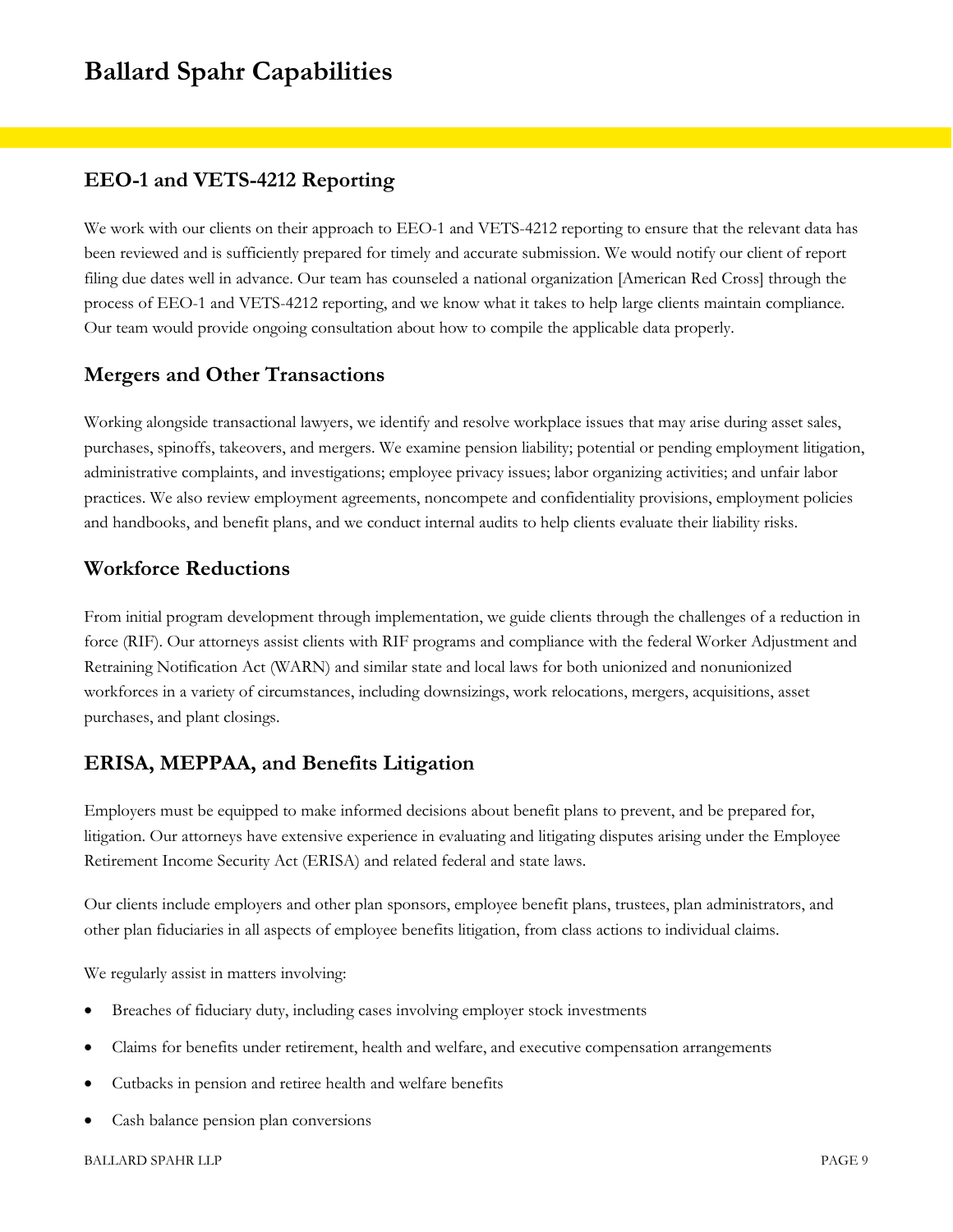- Multiemployer pension and welfare plan contributions and withdrawal liability
- ERISA Section 510 discrimination claims
- Disputes with service providers

### **Executive Agreements and Compensation**

Enforceable agreements that meet the needs of the client's business are imperative. We collaborate with clients to identify categories of business-critical information and other factors to draft agreements that reflect the client's risk threshold. We also monitor legal developments to ensure that agreements are free of technical defects and can withstand legal challenge.

We counsel clients on the design and operation of nonqualified deferred compensation plans, including the extent to which plans are subject to restrictions set forth by Section 409A of the Internal Revenue Code, and if so, whether they comply. We advise on Section 409A correction principles for both form and operational failures, tax-reporting and constructive receipt issues, and the calculation of applicable taxes and penalties. We also represent employers in the administrative claims process and litigation involving nonqualified deferred compensation plans.

We advise publicly traded clients on executive compensation disclosure rules. This includes compliance with the SECs enhanced proxy disclosure rules, as well as additional disclosure obligations arising from Dodd-Frank, such as the "say-on-pay" and "say-on-frequency" rules.

Our attorneys regularly counsel compensation committees in all areas of executive compensation for both privately held and publicly traded companies. We do this as part of our general representation of the company or as special counsel to the compensation committee.

### **Incentive Compensation Plans**

To help clients achieve organizational performance and retention goals while still maximizing flexibility for executives and directors, our lawyers routinely advise clients on the taxation of equity-based and cash-based incentive awards and programs.

Our work considers the impact of the Section 162(m) deduction limitation and the Section 280G golden parachute rules. We also advise on the compensation and tax implications of inbound and outbound multinational executive transfers.

We advise on the design and operation of equity-based and cash-based incentive arrangements, including executive level arrangements, such as:

Stock (or similar equity) options <br> Deferred stock awards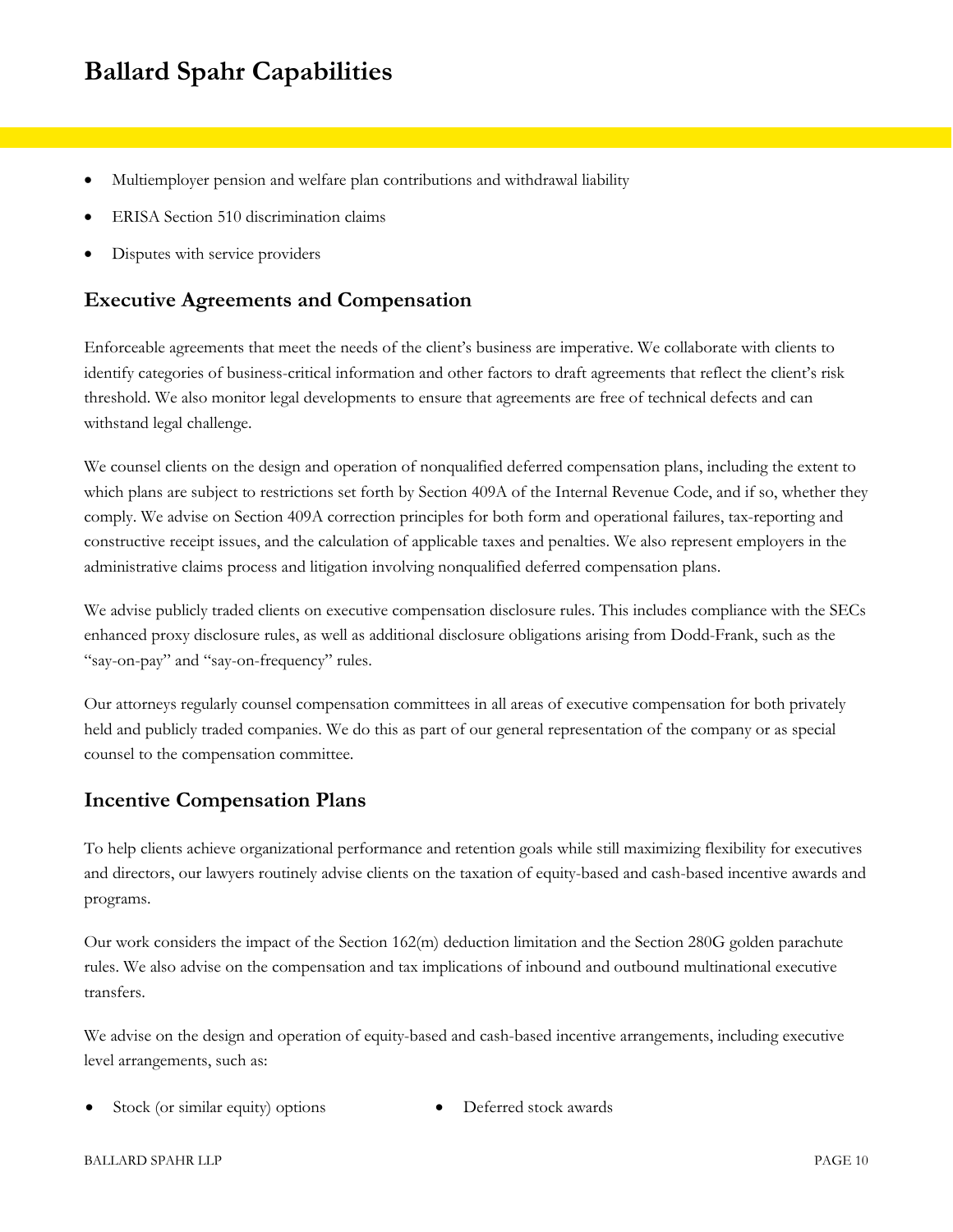- 
- 

## **OSHA and Workplace Safety**

- Stock appreciation rights **Employee and agent stock purchase plans**
- Restricted stock and restricted stock units  $\bullet$  Long- and short-term-based and retention-based incentives

A company's workforce is a valuable asset. We advise on preventive measures as well as compliance considerations to minimize the risk of Occupational Safety and Health Administration (OSHA) citations, and we help clients to prepare for and respond to OSHA inspections.

We also work with clients to assess state-specific questions, since each state exempts certain industries from its plan and each has differing regulations on certain workplace safety issues. If an OSHA citation is issued, we represent clients in contests, settlement proceedings, administrative hearings, and court challenges to citations and penalties.

In cases where a fatality is involved, we consult on media relations, employee counseling, and issues involving criminal prosecution.

## **Pay Equity Analysis**

In the last few years, many states and the Federal Government have issued regulations implementing pay equity and enforcing equal pay laws. Our team has developed a strategy to address the need for our clients to comply with these requirements. Ballard Spahr partners with a consultant to perform compensation regression analyses that account for factors such as experience and education to determine whether pay gaps exist between women and men and between people of color and whites in similar positions. In our experience, it is advantageous to have legal counsel facilitate this project (including engagement of the consultant, if you prefer) to maximize the likelihood that the work product and/or discussions of such work product will fall under one or more privileges, such as the attorney-client privilege, work product doctrine, and/or critical self-analysis privilege. We would be able to advise our client regarding best practices in compensation and appropriate responses to the results of annual pay equity analyses. We have a close working relationship with Mercer and know they are well-regarded in this area, but we can certainly work with other consultants based on our client's preferences. Ballard Spahr typically acts as liaison between the client and the consultant, facilitating the flow of information between the two, and participating in milestone telephone calls to discuss the analysis. We also offer strategic advice and counsel based on the outcome of the study.

## **Trade Secrets, Confidentiality, Non-Competition, and Non-Solicitation Agreements and Litigation**

Employees and business consultants often possess confidential information that is critical to a company's competitive edge—and technology makes accessing that data even easier. We help employers protect, preserve, and recover their proprietary assets.